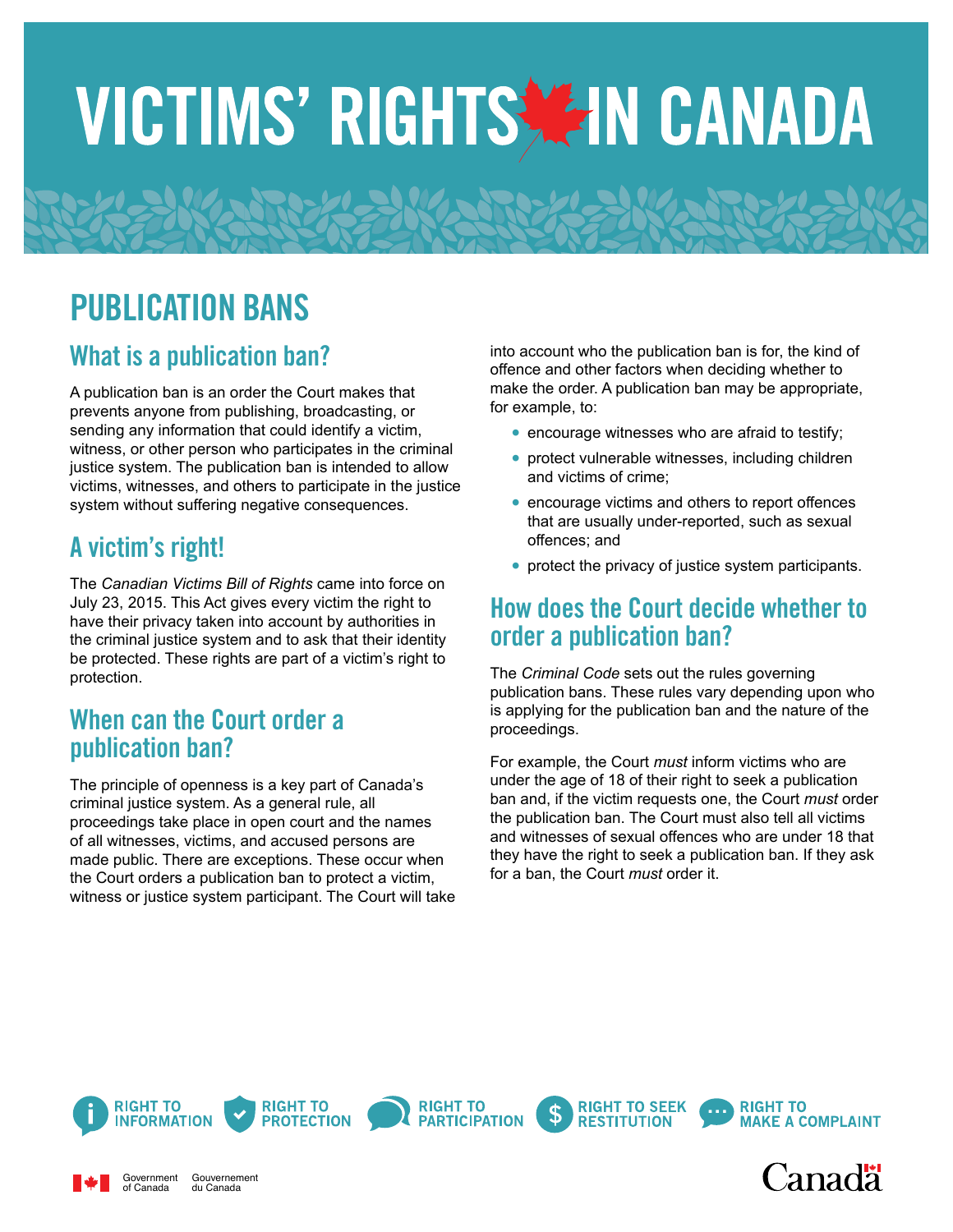The *Criminal Code* also states that the Court *may* order a publication ban to protect the identity of any other victim over the age of 18 or any other witness if the Court believes that the order is "in the interest of the proper administration of justice." The Court may also make this order for other people who participate in criminal proceedings such as a juror, police officer or police informant for offences involving criminal organizations, terrorism, and national security.

When deciding whether to order a publication ban for such victims, witnesses or justice system participants, the Court must take several factors into account. These include:

- **•** the right of the accused person to a fair and public hearing;
- **•** whether there is a risk that the victim, witness or justice system participant would be harmed if the public knew their identity;
- whether the order is needed to protect a victim, witness or justice system participant from intimidation or retaliation; and
- **•** society's interest in encouraging the reporting of offences and the participation of victims and witnesses and justice system participants (for example, court officers or jurors) in the criminal justice system.

The full list of factors is found in the *Criminal Code*.

#### How can a publication ban be requested?

The *Criminal Code* sets out the steps for requesting a discretionary publication ban:

- **•** The prosecutor, victim, witness, or justice system participant must ask for a publication ban in writing. The person asking for the order must explain why he or she needs this type of protection.
- **•** The request is made to the judge who will be hearing the case. If a judge has not yet been chosen, the request can be made to another judge of the same court.
- **•** The prosecutor, the accused, and any other person who may be affected by the publication ban must be told about the application. The Court will decide whether to tell the media or anyone else who may be affected about the application. For example, local newspapers would need to know because a publication ban would restrict how they report on the trial or proceedings.
- **•** The Court may hold a hearing to consider the request for the publication ban. At the hearing, the victim, witness or justice system participant can say why he or she needs the order. The prosecutor, the accused, the media, or other parties affected by the order may also speak.

# What happens in a hearing?

A hearing to decide whether to order a publication ban is less formal than a trial and may be held in private, instead of in open court. The victim, witness, or justice system participant asking for the publication ban can speak for themselves or they can ask a lawyer to speak on their behalf.

If the Court agrees that a publication ban is needed to protect the identity of the victim, witness or justice system participant, the Court will order the ban. The order could have certain terms or conditions attached for example, it may be effective for only a fixed period of time.

#### What are the responsibilities of victims, witnesses, and others whose identity is protected by a publication ban?

It is important for victims, witnesses and justice system participants to realize that if the Court orders a publication ban, their name cannot be reported in the news and they cannot communicate with the media in any other way. For example, a victim cannot write a letter to the editor which identifies him or her as a victim or witness to the offence.

The victim, witness, or justice system participant may later decide that he or she no longer wants to continue the publication ban. He or she must then ask the Court for an order to end it and to state how the circumstances that made the order necessary have changed.